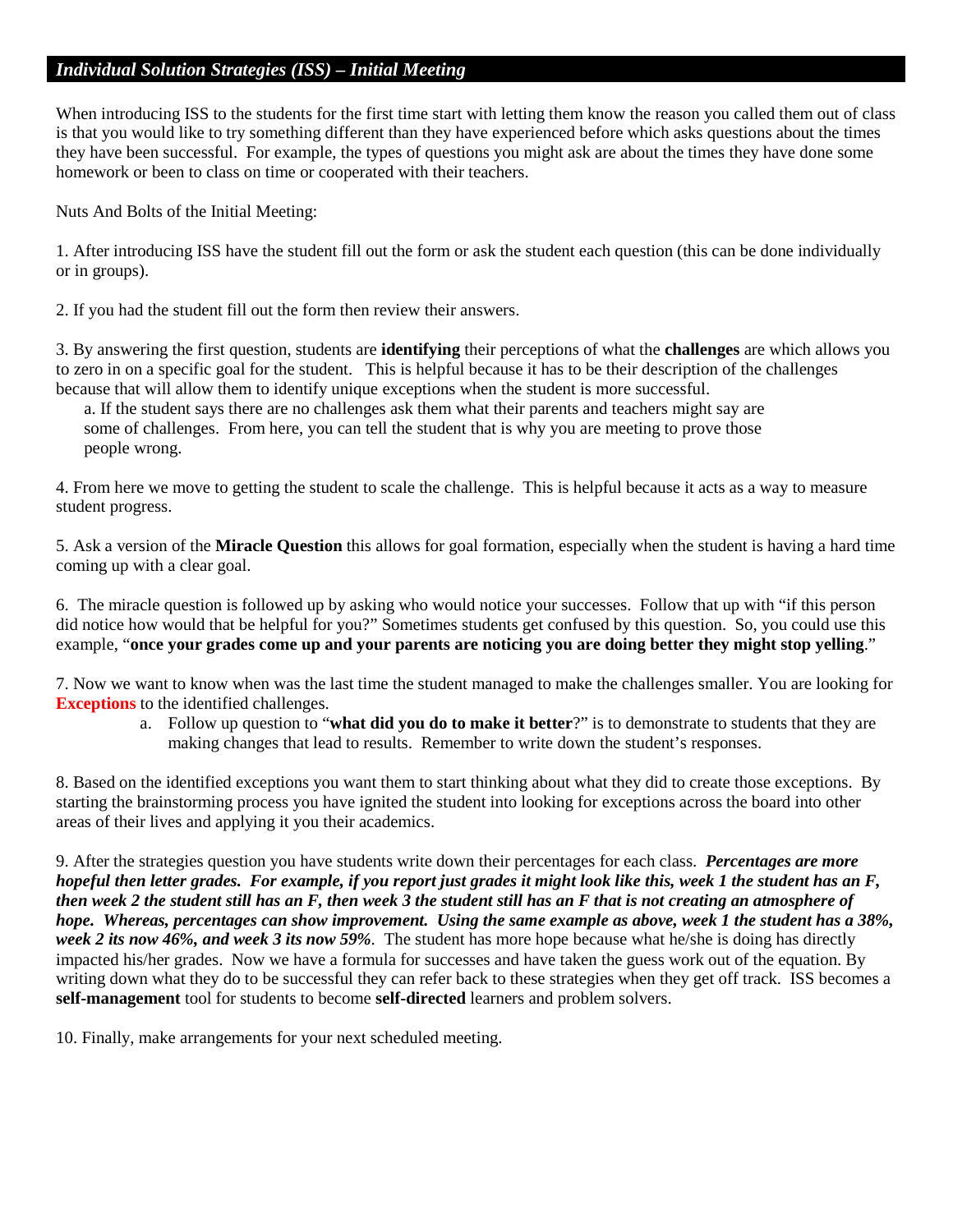## *Individual Solutions Strategies – Initial Meeting*

Student's Name: Date: Date: Grade: Date: Crackers Contains Name: Date: Contains Name: Date: Distance Contains N

**Step 1** – please identify the *Challenges* below that you think get in your way of doing **BETTER** at school.

| $\Box$ Lack of Motivation in School | $\Box$ Homework Completion | $\Box$ Friends        | $\Box$ Illness    | $\Box$ Family Problems |
|-------------------------------------|----------------------------|-----------------------|-------------------|------------------------|
| $\Box$ Lack of Interest in School   | $\Box$ Poor Tests/Ouizzes  | $\Box$ Laziness       | $\Box$ No Support | $\Box$ Sad/Depressed   |
| $\Box$ Not Getting Along w/People   | $\Box$ Drugs/Alcohol       | $\Box$ Lack of Energy | $\Box$ Parents    | $\Box$ Attendance:     |

**Step 2** – Think about how the challenges in **Step 1** and how those things influenced your grades this past semester. On a scale of **0** to **10, 0** you are not at your academic potential and **10** is when you are **at your academic potential**, where are you today on that scale? Circle the number that makes the most sense for you today.

**(Not at my potential) 0**-------**1**-------**2**-------**3**-------**4**-------**5**-------**6**-------**7**-------**8**-------**9**------**10 (At My Academic Potential)**

**Step 3** –If the challenges in **Step 1** just disappeared, how would that make your life **BETTER**?

**Step 4** – **Who** do you **think** and **hope** would be the first person to *notice* that you are **doing better** in **school** and what do you guess he or she will say to you?

**Step 5** – When was the last time you were **successful** at school? **Success** could mean you turned in **more**  homework, you did **better** than you thought on a **test/quiz**, you were on **time** to class, you **participated** in class **more** than usual, you asked for **help** from your teacher, etc.

**Step 6** – What three things did you **do differently** when you were successful in **Step 5**? 1. 2. 3.

### Step 7 - **Goal Development**

| List Your Current Classes Current<br>Here: | percent | Goal What is one small thing you are willing to do this week that<br>percent will raise your percent (be specific)? |
|--------------------------------------------|---------|---------------------------------------------------------------------------------------------------------------------|
|                                            |         |                                                                                                                     |
|                                            |         |                                                                                                                     |
|                                            |         |                                                                                                                     |
|                                            |         |                                                                                                                     |
|                                            |         |                                                                                                                     |
|                                            |         |                                                                                                                     |

If you **do** the **one** thing for each class in **Step 7** that, you said you're going to **do**; where on the **scale do** you think you will be by our next meeting? Remember **0** is when you are *not at your academic potential* and **10** is when you are at **your academic potential.** 

**(Not at my potential) 0**-------**1**-------**2**-------**3**-------**4**-------**5**-------**6**-------**7**-------**8**-------**9**------**10 (At My Academic Potential)**

### *Individual Solution Strategies (ISS) - first follow-up meeting*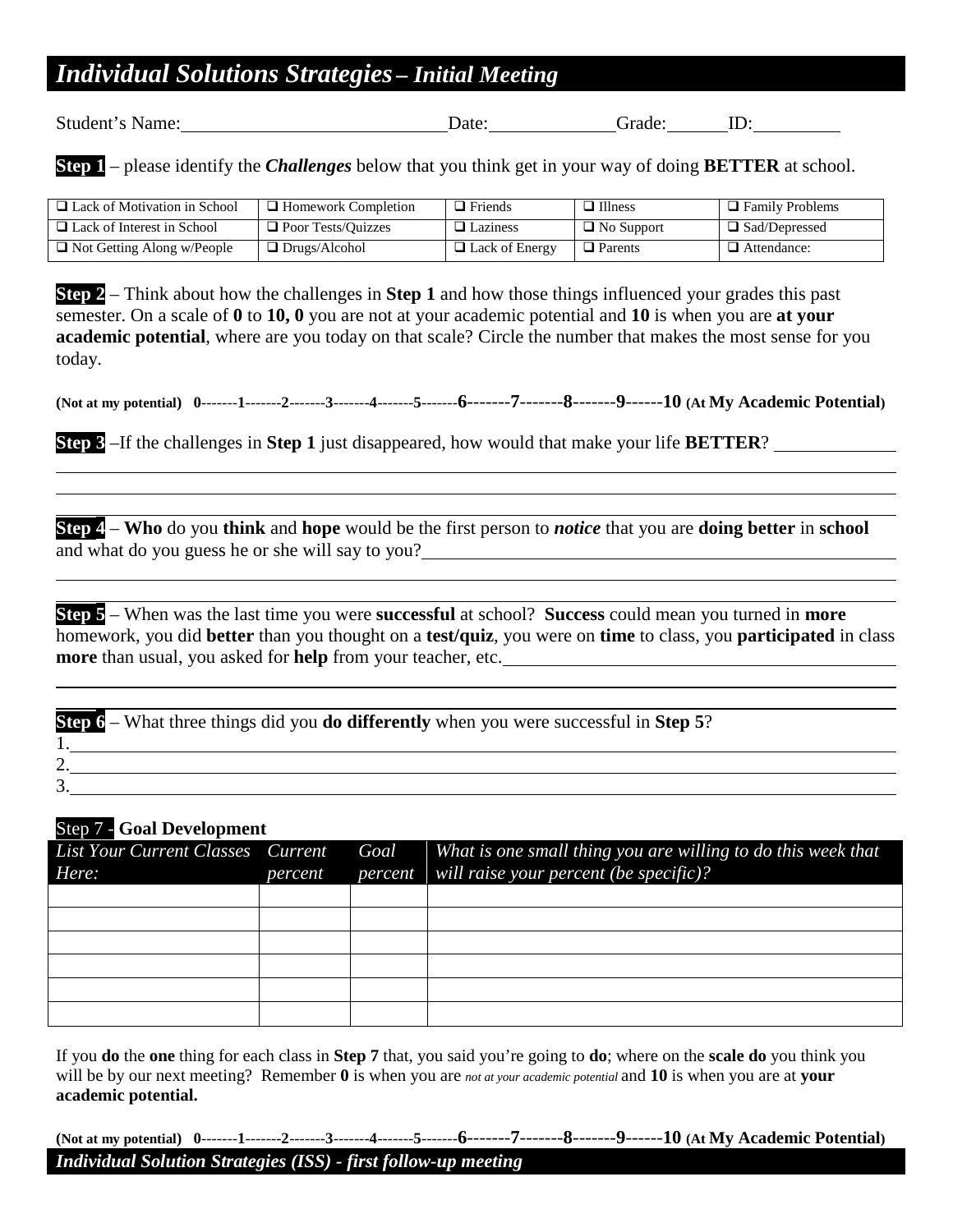| Student's Name:                                                                  | Grade: | Date: |
|----------------------------------------------------------------------------------|--------|-------|
| 1. What are <b>two</b> things that are <b>better</b> since the last time we met? |        |       |

a. What is **one** thing you remember **doing** to make things **better**?

2. Anyone **notice** that you did a little **better** this week with turning in **more homework**, **staying organized, coming** to **school, getting to class on time** or **preparing** for a **test**?  $\Box$  Yes  $\Box$  No

a. If yes, who If no whom, do you want to notice?

3. Please fill in your **current classes**, then ask for your **current percentages**, followed by what you want your percents to be by the next meeting and finally add **2** things **you** could **continue doing** or **2 new things you can start doing** for each class?

| <b>Current Classes:</b> |  | Current Goal List 1 thing you can continue doing or what is 1 new thing you<br>percent: Percent: can start doing. |
|-------------------------|--|-------------------------------------------------------------------------------------------------------------------|
| $\boldsymbol{0}$        |  |                                                                                                                   |
|                         |  |                                                                                                                   |
| ⌒<br>∠                  |  |                                                                                                                   |
| ⌒                       |  |                                                                                                                   |
| 4                       |  |                                                                                                                   |
|                         |  |                                                                                                                   |
| 6                       |  |                                                                                                                   |

*[Nothing is so fatiguing as the eternal hanging on of an uncompleted task.](http://www.brainyquote.com/quotes/quotes/w/williamjam157180.html)*

**[William James](http://www.brainyquote.com/quotes/quotes/w/williamjam157180.html)**

### *Individual Solution Strategies (ISS) - Second follow-up Meeting*

Student's Name: Grade: Grade: ID: Date: Date:

1.What are **two** things that are **better** since the last time we met?

a. What is **one** thing you remember **doing** to make things **better** this week?

2.Now that you are having some **success** is there anything that might get in your way of **continuing** to do well in school?  $\Box$  Yes  $\Box$  No  $\Box$  Maybe

a. If you answered yes or maybe what is one thing **you could do** to **prevent** that challenge from slowing down **your success**?

3. Please fill in your **current classes**, then ask for your **current percentages**, followed by what you want your percents to be by the next meeting and finally add **2** things **you** could **continue doing** or **2 new things you can start doing** for each class?

| <b>Current Classes:</b> |  | Current Goal List 1 thing you can continue doing or what is 1 new thing you<br>percent: Percent: can start doing. |
|-------------------------|--|-------------------------------------------------------------------------------------------------------------------|
|                         |  |                                                                                                                   |
|                         |  |                                                                                                                   |
|                         |  |                                                                                                                   |
|                         |  |                                                                                                                   |
|                         |  |                                                                                                                   |
|                         |  |                                                                                                                   |
|                         |  |                                                                                                                   |

*[I've always believed that if you put in the work, the results will come.](http://www.brainyquote.com/quotes/quotes/m/michaeljor384164.html)*

**[Michael Jordan](http://www.brainyquote.com/quotes/quotes/m/michaeljor384164.html)**

*Individual Solution Strategies (ISS) – third follow-up meeting*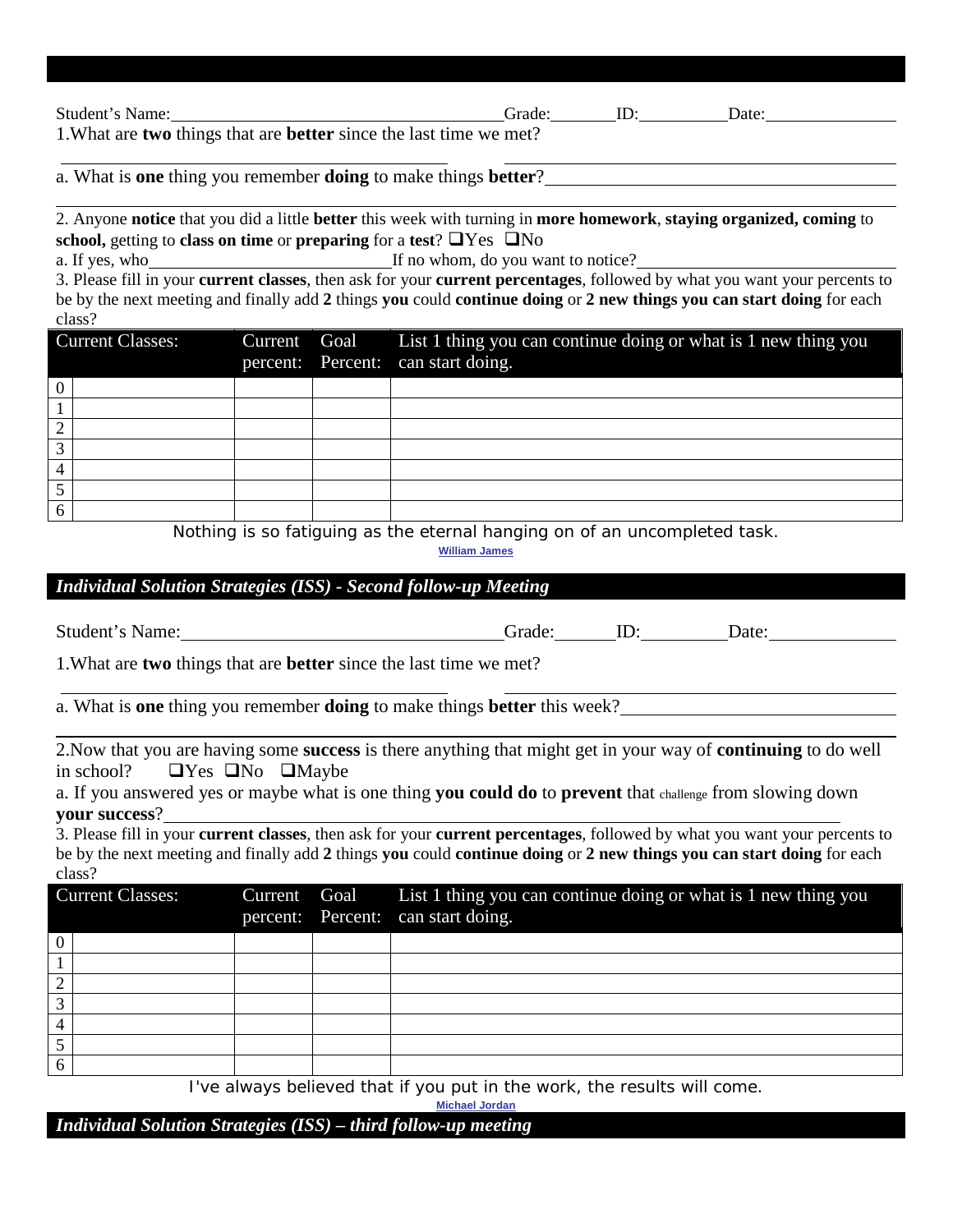| Student's Name:                                                                  | Grade: | Date: |  |
|----------------------------------------------------------------------------------|--------|-------|--|
| 1. What are <b>two</b> things that are <b>better</b> since the last time we met? |        |       |  |
|                                                                                  |        |       |  |
| a. What is one thing you remember doing to make things better?                   |        |       |  |

- 2. What are you the **most proud** of this week?
- 3. Who is **starting** to **notice** that you are **doing** things differently?
- a. What is one thing you think they **noticed** you **doing**?

3. Please fill in your **current classes**, then ask for your **current percentages**, followed by what you want your percents to be by the next meeting and finally add **2** things **you** could **continue doing** or **2 new things you can start doing** for each class?

| <b>Current Classes:</b> |  | Current Goal List 1 thing you can continue doing or what is 1 new thing you<br>percent: Percent: can start doing. |
|-------------------------|--|-------------------------------------------------------------------------------------------------------------------|
|                         |  |                                                                                                                   |
|                         |  |                                                                                                                   |
|                         |  |                                                                                                                   |
|                         |  |                                                                                                                   |
|                         |  |                                                                                                                   |
|                         |  |                                                                                                                   |
|                         |  |                                                                                                                   |

*[The greatest discovery of my generation is that a human being can alter his life by altering his](http://www.brainyquote.com/quotes/quotes/w/williamjam104186.html)  [attitudes.](http://www.brainyquote.com/quotes/quotes/w/williamjam104186.html)* **[William James](http://www.brainyquote.com/quotes/quotes/w/williamjam104186.html)**

### *Individual Solution Strategies (ISS) – Maintenance Follow-up*

| Student's Name:         |                                                                    |                   |                                                                                                 |  | Grade: ID: Date:                                                                                                                          |  |  |  |
|-------------------------|--------------------------------------------------------------------|-------------------|-------------------------------------------------------------------------------------------------|--|-------------------------------------------------------------------------------------------------------------------------------------------|--|--|--|
|                         | 1. What are two things that are better since the last time we met? |                   |                                                                                                 |  |                                                                                                                                           |  |  |  |
|                         |                                                                    |                   |                                                                                                 |  |                                                                                                                                           |  |  |  |
|                         |                                                                    |                   | a. What is one thing you remember doing to make things better?                                  |  |                                                                                                                                           |  |  |  |
|                         |                                                                    |                   |                                                                                                 |  |                                                                                                                                           |  |  |  |
|                         |                                                                    |                   | 3. Finish the sentences below with what you did or will do to get things done on a daily basis: |  |                                                                                                                                           |  |  |  |
|                         |                                                                    |                   | a. I get <b>more homework done</b> when I do this one thing <b>consistently</b> ?               |  |                                                                                                                                           |  |  |  |
|                         |                                                                    |                   | b. I am <b>more organized</b> when I do this one thing <b>consistently</b> ?                    |  |                                                                                                                                           |  |  |  |
|                         |                                                                    |                   | c. I come to school on time when I do this one thing consistently.                              |  |                                                                                                                                           |  |  |  |
|                         |                                                                    |                   | d. I have better results on test/quizzes when I do this one thing consistently.                 |  |                                                                                                                                           |  |  |  |
|                         |                                                                    |                   |                                                                                                 |  | 3. Please fill in your <b>current classes</b> , then ask for your <b>current percentages</b> , followed by what you want your percents to |  |  |  |
|                         |                                                                    |                   |                                                                                                 |  | be by the next meeting and finally add 2 things you could continue doing or 2 new things you can start doing for each                     |  |  |  |
| class?                  |                                                                    |                   |                                                                                                 |  |                                                                                                                                           |  |  |  |
| <b>Current Classes:</b> | Current                                                            | Goal              | List 1 thing you can continue doing or what is 1 new thing you                                  |  |                                                                                                                                           |  |  |  |
|                         |                                                                    | percent: Percent: | can start doing.                                                                                |  |                                                                                                                                           |  |  |  |
|                         |                                                                    |                   |                                                                                                 |  |                                                                                                                                           |  |  |  |
|                         |                                                                    |                   |                                                                                                 |  |                                                                                                                                           |  |  |  |
|                         |                                                                    |                   |                                                                                                 |  |                                                                                                                                           |  |  |  |
| 3                       |                                                                    |                   |                                                                                                 |  |                                                                                                                                           |  |  |  |

We are what we repeatedly do. Excellence, therefore, is not an act but a habit. **Aristotle**

*Summary of Success Sheet – Triple S*

4 5 6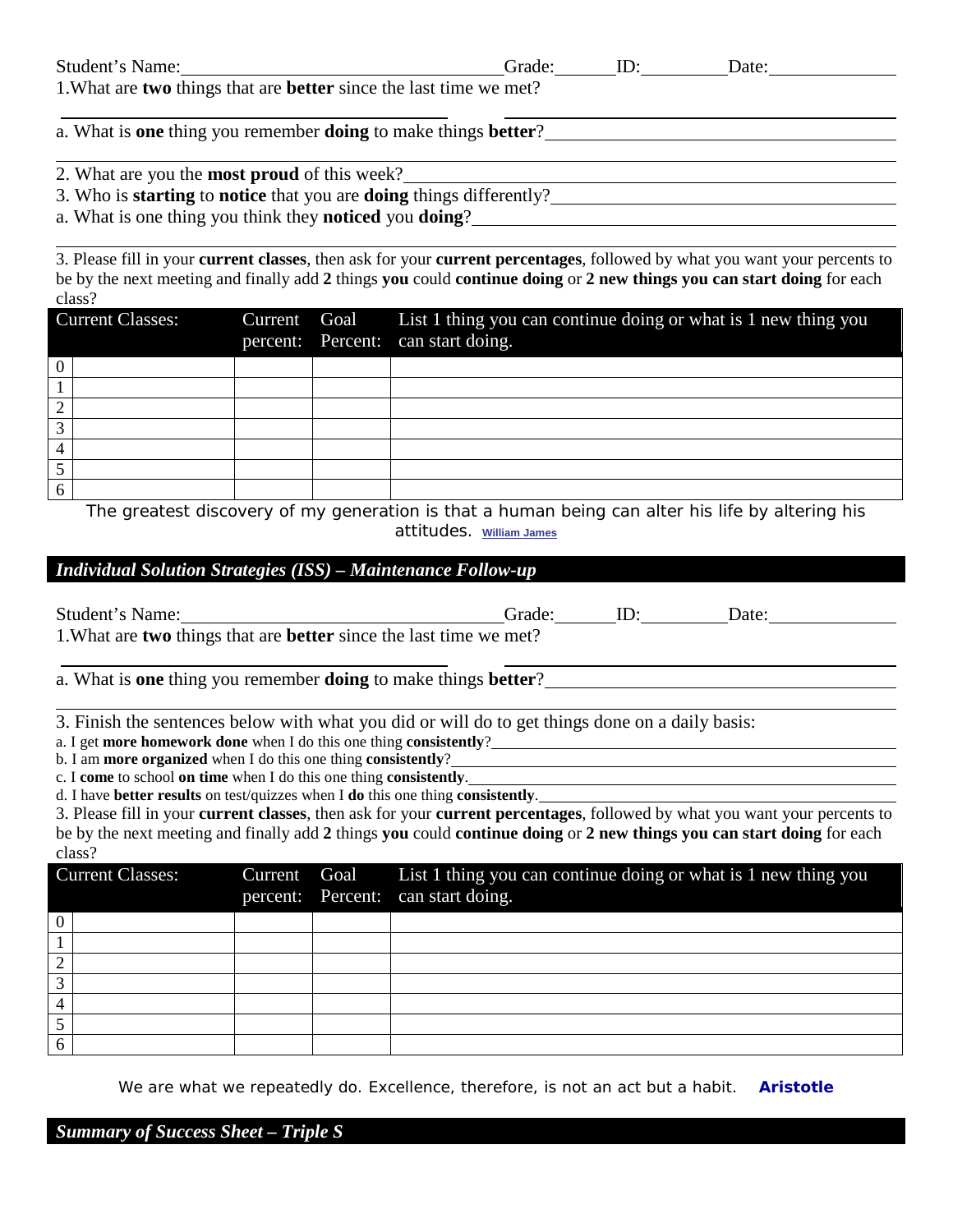| Student'<br>Name | аае | $\sim$<br>w | Jate |
|------------------|-----|-------------|------|
|                  |     |             |      |

**Since we have been meeting over the past several weeks you have been successful in several areas of your life. This meeting is designed to look at the steps you took to change your situation to be more successful and celebrate, as well as remind you of the strides you have taken to make this change happen.**

For starters, here are the percentages you started with when we first started ISS and here is where you ended.

| Classes                |  |  |  |
|------------------------|--|--|--|
| <b>Started with %:</b> |  |  |  |
| <b>Ended with %:</b>   |  |  |  |

Which class seemed to show the most **positive growth**? What do **you** think was the one thing you **did** daily to make that **growth happen**?

| When we started a few weeks ago you said you were a | _on a scale of $0$ (not at your academic potential) to $10$ |
|-----------------------------------------------------|-------------------------------------------------------------|
| (Academic Potential), where are you today?          |                                                             |

Please list the 5 **strategies** that you did consistently that seemed to be the **most helpful.**

| 4.                                                                                               |  |
|--------------------------------------------------------------------------------------------------|--|
|                                                                                                  |  |
| What was the one strategy from the ones mentioned above that you applied to all of your classes? |  |

What could be some possible obstacles that could get in your way of **your continued success**?

| What 3 steps will you take to <b>Overcome</b> these obstacles now and into the <b>future</b> ? |
|------------------------------------------------------------------------------------------------|
| <b>First I will:</b>                                                                           |
| Then I will:                                                                                   |

**Finally I will:**

List at least 1 person that you know has noticed **your successes** and actually said something to you about it**.**

What 3 things did he/she **notice** you **doing consistently** that contributed to you being even **more successful**? 1. 2.

3.

Complete this sentence with as many things as you can think about. *I am at my best when I… (Examples; get 8 hours of sleep, eat breakfast before school, finish all my homework, talk to my parents at least once a day)* 

[Our greatest weakness lies in giving up. The](http://www.brainyquote.com/quotes/quotes/t/thomasaed149049.html) **most certain** way to **succeed** is **always** to **try** just one more time. **[Thomas A. Edison](http://www.brainyquote.com/quotes/authors/t/thomas_a_edison.html)** Student's Name: Grade: Grade: D: Date: Date:

**Home Life:**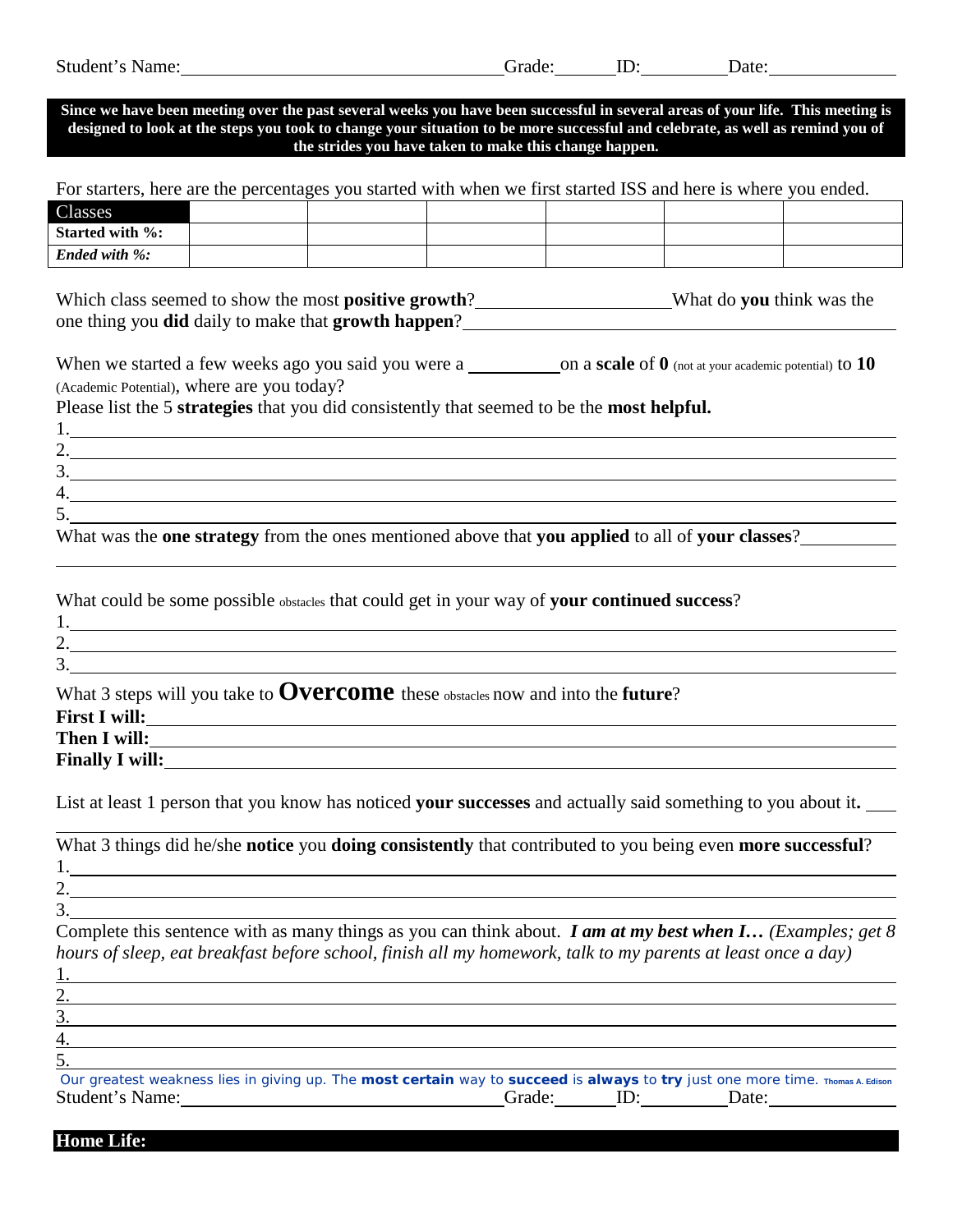Who out of **your family** seems to **understand you** the best and why?

Who is the **most important** person in your life right now and what **makes** him or her **important**?

What kind of **grades** do your parents **want** for you? What kind of **grades** do **you want** for this year? Who at home **makes** sure **your** school **work** is **done**? Is what he or she doing working? How do you know?

#### **Friendships:**

Who are **your** top five **friends**?

Out of all **your friends** who seems to be the **one person** that is always there for you no matter what?

Which one of your friends do you do homework, study, do projects, etc with?

### **School Success:**

List all the classes you have done well in while at school.

List your top 3 **teachers** that you **liked** while **in school.** Subject(s) **Taught:** 

Do you **remember** what these teachers did to make **your learning** experience **more enjoyable**, if you don't remember what would you guess they did?

When everything is going **well** at school, what is one thing **you do consistently** to **make things better**?

What is **one** thing this year's **teachers** should **know** about **you** that will **help you** be **more successful?**

### **School Productivity:**

What is your best strategy for **turning** in **more homework**?

What is your best strategy for **getting read**y for a **test**?

What is your best **time management** strategy?

Who is the **best person** to go to for **homework help**?

*"Do or do not, there is no try." – Yoda*

## Attendance Improvement Strategies

Student: Grade Date: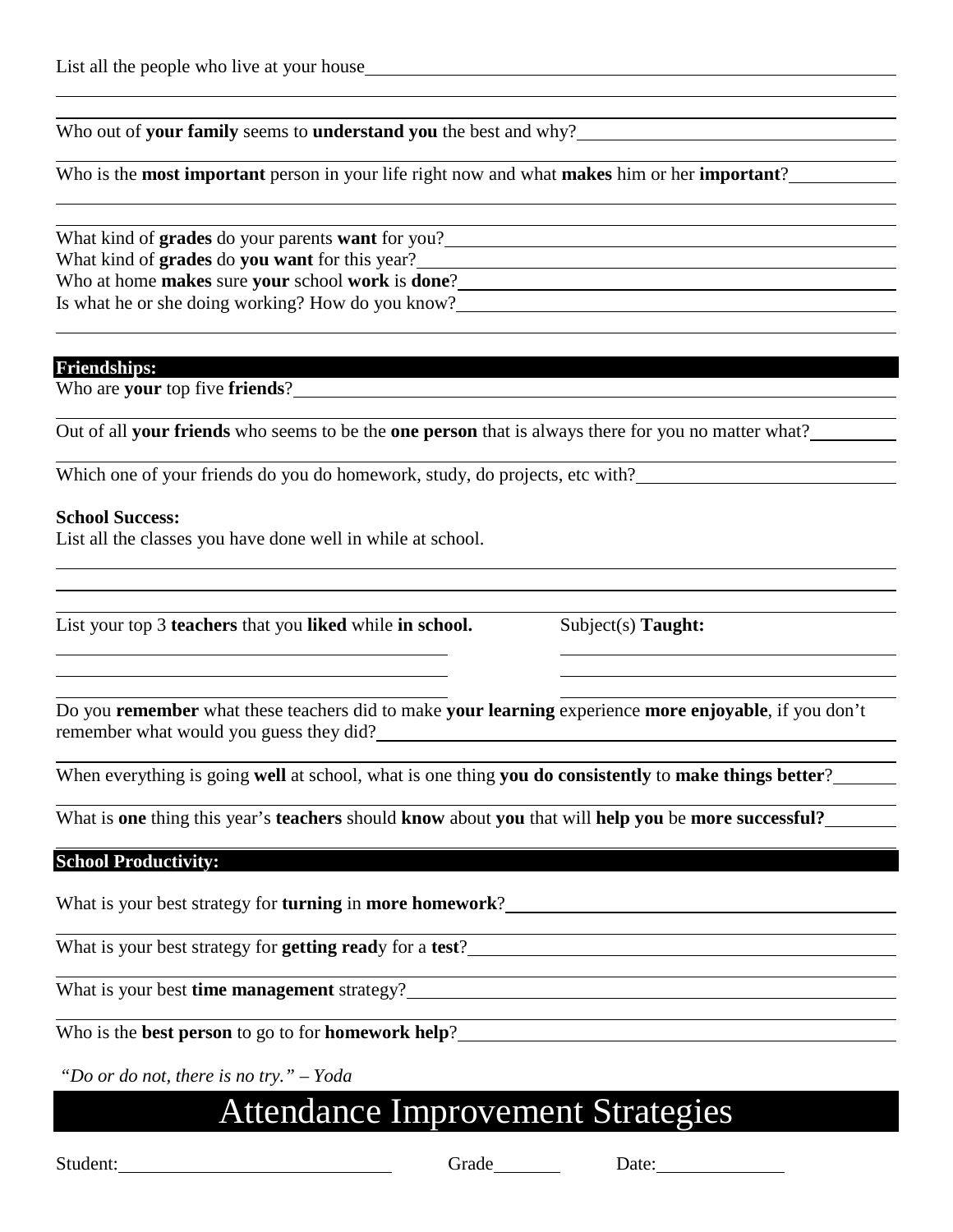Check what you think causes you to be late or miss school.

| ⊒Familv                       | $\Box$ Illness   | $\Box$ Partying       | $\Box$ Failing classes | $\Box$ Baby sitting | $\Box$ transportation     |
|-------------------------------|------------------|-----------------------|------------------------|---------------------|---------------------------|
| $\Box$ Drugs/Alcohol          | $\Box$ Teachers  | $\Box$ Tired          | $\Box$ Bullied         | $\Box$ Don't care   | $\Box$ Lost track of time |
| $\mathbf{\mathsf{Tr} }$ iends | $\square$ School | <b>IDisinterested</b> | $\Box$ Too embarrassed | $\Box$ Homework     | $\Box$ other              |

If you had to scale these challenges on a scale of 1 to 10; 10 being I come and am on time everyday to school and a 1 means you are not coming to school or aren't on time everyday, where are you today? (Not Coming to School & Not on Time) 1 2 3 4 5 6 7 8 9 10 (**Coming** to School & **On Time**)

Can you recall a time you used to come to school and were on time to all of your classes? Yes No Can't Remember If you answered yes, what do you think you **did differently** back then that you could **start doing** again today?

If you answered no, what will be the first sign that you are able to **be on time** and come to **school more** often?

If you can't remember, **notice** this week when you do **come** to school and are on time and let's talk about what you did to make that happen next week.

What are three things you could do to **be on time** this week that you have **done before**?

| <u>.</u> |  |  |  |
|----------|--|--|--|
|          |  |  |  |

### What is your **best mode** of transportation to get to **school on time**?

| $\Box$ Driving w/Mom     | $\Box$ Taking the Bus    | <b>ODriving Yourself</b> |
|--------------------------|--------------------------|--------------------------|
| $\Box$ Driving w/Dad     | $\Box$ Riding a Bike     | $\Box$ Other             |
| $\Box$ Driving w/Sibling | □ Taking Your Skateboard | $\Box$ Other             |
| $\Box$ Driving w/Friends | $\Box$ Walking           | $\Box$ Other             |

| List three <b>advantages</b> of being on time to class: | List three <b>Advantages</b> of being late to class: |
|---------------------------------------------------------|------------------------------------------------------|
|                                                         | . .                                                  |
|                                                         | $\overline{\phantom{a}}$ .                           |
|                                                         | J.                                                   |

For this next week, I think I can be on time to this many classes which is  $\%$ 

## Attendance Improvement Strategies – First Follow-Up Student: Date: Date:

How did you get to school today?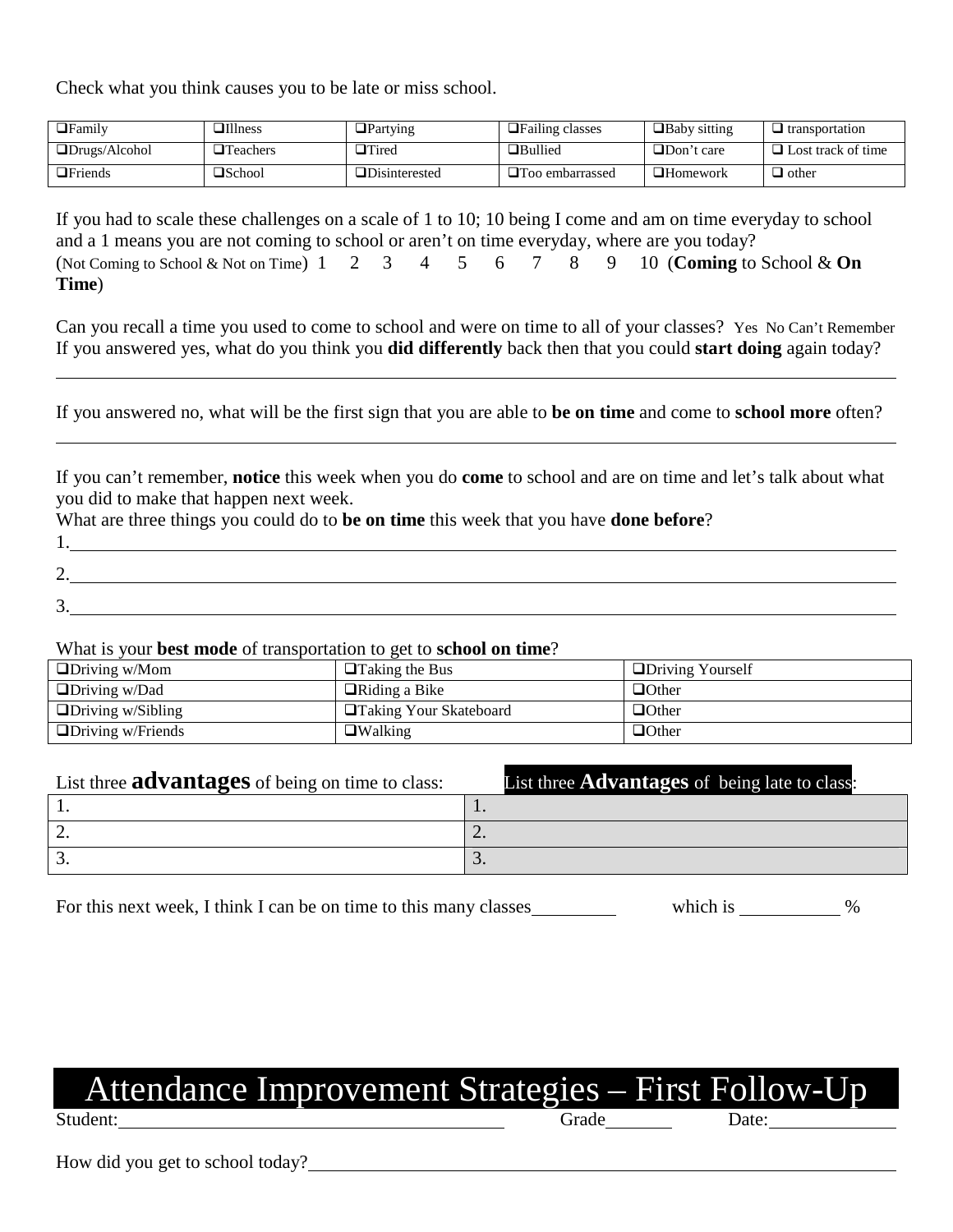What is one thing you **changed** to **come** to school and be **on time** this week?

| How <b>many classes</b> did you make it to this week and were on <b>time</b> for?                          |  |
|------------------------------------------------------------------------------------------------------------|--|
| What three things seemed to help you make it to school and be on time?                                     |  |
|                                                                                                            |  |
|                                                                                                            |  |
|                                                                                                            |  |
| Do you think meeting with the principal, attendance board, your teachers or counselor could help you be on |  |

|  |  |  | time? $\square$ Yes $\square$ No If yes, what is one thing they could do or say that would help? |  |  |  |
|--|--|--|--------------------------------------------------------------------------------------------------|--|--|--|

If you had to pick the one thing that would help you continue to come to school and be on time; what would you guess?

| For this next week, I think I can be on time to this many classes                    |  | which is |        | % and come to |
|--------------------------------------------------------------------------------------|--|----------|--------|---------------|
| school these days. $\Box$ Mon $\Box$ Tues $\Box$ Wed $\Box$ Thur $\Box$ Fri which is |  |          | $\%$ . |               |

## Attendance Improvement Strategies – Second Follow-Up Student: Grade Date:

How did you get to school today?

How **many classes** did you make it to this week and were on **time** for?

What are you going to **continue doing** tomorrow and the rest of the week to **come** to school and **be on time**?

If you did not make it to any classes on time, what can you **do differently** tomorrow.

|         | How many classes were you <b>on time</b> for from the last time we met?                                                                                                                                                                                                                                                                                                                                                |  |  |  |  |  | Out of | which is | $\%$ |
|---------|------------------------------------------------------------------------------------------------------------------------------------------------------------------------------------------------------------------------------------------------------------------------------------------------------------------------------------------------------------------------------------------------------------------------|--|--|--|--|--|--------|----------|------|
|         | What did you do to make that happen?                                                                                                                                                                                                                                                                                                                                                                                   |  |  |  |  |  |        |          |      |
|         | What is one thing you will keep doing to be on time?                                                                                                                                                                                                                                                                                                                                                                   |  |  |  |  |  |        |          |      |
| $T$ $T$ | $\mathbf{1} \mathbf{1} \mathbf{1} \mathbf{1} \mathbf{1} \mathbf{1} \mathbf{1} \mathbf{1} \mathbf{1} \mathbf{1} \mathbf{1} \mathbf{1} \mathbf{1} \mathbf{1} \mathbf{1} \mathbf{1} \mathbf{1} \mathbf{1} \mathbf{1} \mathbf{1} \mathbf{1} \mathbf{1} \mathbf{1} \mathbf{1} \mathbf{1} \mathbf{1} \mathbf{1} \mathbf{1} \mathbf{1} \mathbf{1} \mathbf{1} \mathbf{1} \mathbf{1} \mathbf{1} \mathbf{1} \mathbf{1} \mathbf{$ |  |  |  |  |  |        |          |      |

How will being on time help you in school, with your teachers and family?

| For this next week, I think I can be on time to this many classes                    |  |  | which is | % and come to |  |
|--------------------------------------------------------------------------------------|--|--|----------|---------------|--|
| school these days. $\Box$ Mon $\Box$ Tues $\Box$ Wed $\Box$ Thur $\Box$ Fri which is |  |  |          | $\%$ .        |  |

# Attendance Improvement Strategies – Third Follow-Up

| Student: |  |
|----------|--|
|----------|--|

Student: Contact Contact Contact Contact Contact Contact Contact Contact Contact Contact Contact Contact Contact Contact Contact Contact Contact Contact Contact Contact Contact Contact Contact Contact Contact Contact Conta

How did you get to school today?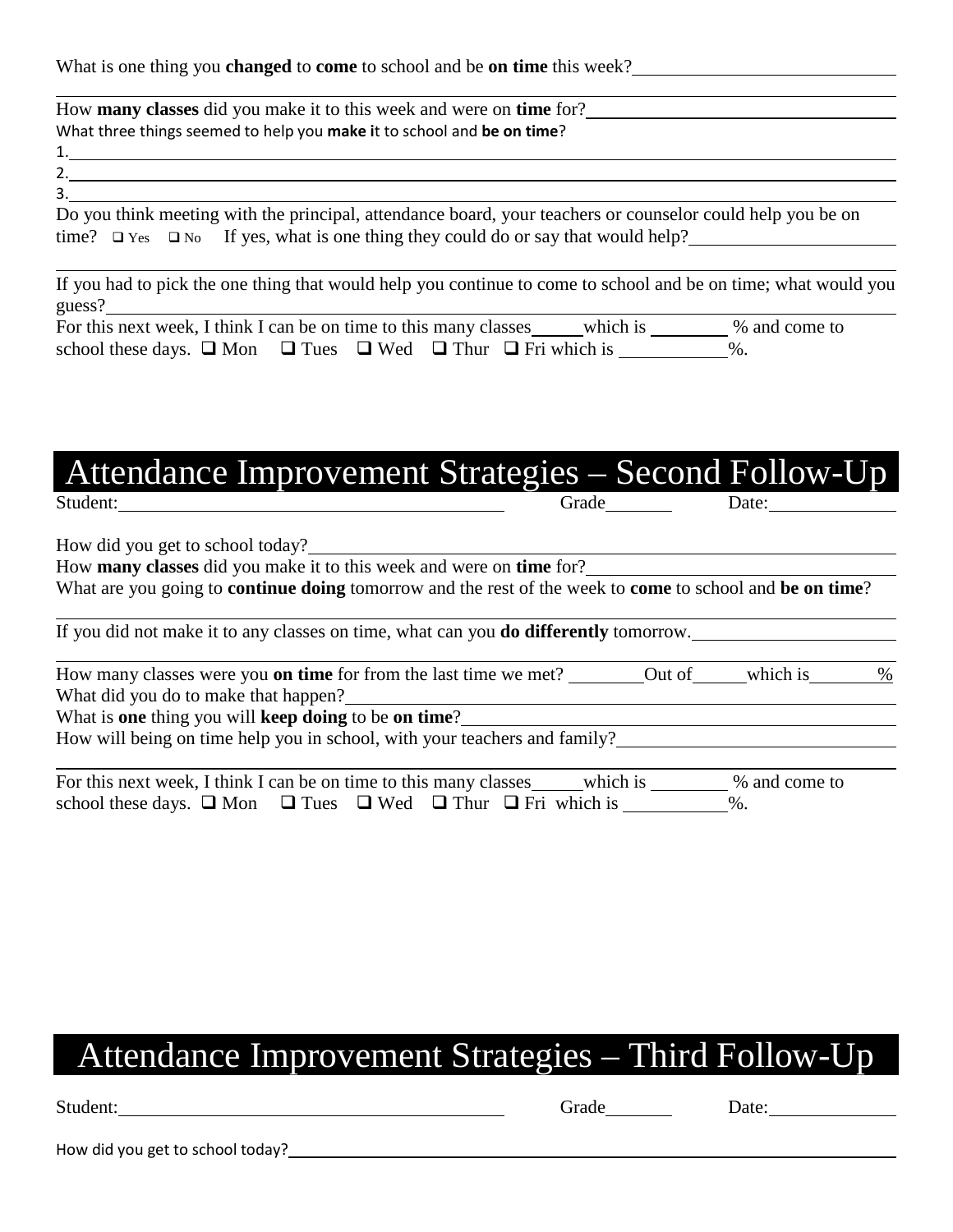| Which classes were you on time for today?_ |  |  |
|--------------------------------------------|--|--|
|--------------------------------------------|--|--|

What did you do to make it on time?

Do you think you could do that same thing tomorrow?  $\Box$  Yes  $\Box$  No If **no**, what can you **do differently** tomorrow?

What day(s) this **past week** and to **what class(es)** did you make **it on time** to?

|                             |      |                  |                | Do you notice a pattern of the times you are on time as opposed to being late? (Meaning certain periods or days or |
|-----------------------------|------|------------------|----------------|--------------------------------------------------------------------------------------------------------------------|
| times) $\Box$ Yes           | ⊔ No | $\square$ Unsure |                |                                                                                                                    |
| I noticed that I am late to |      |                  | and on time to | the reason I think this is                                                                                         |
| happening is because        |      |                  |                |                                                                                                                    |

| One thing I can do for sure about being on time is                      |                                                                   |          |                            |
|-------------------------------------------------------------------------|-------------------------------------------------------------------|----------|----------------------------|
|                                                                         | For this next week, I think I can be on time to this many classes | which is | % and come to school these |
| days. $\Box$ Mon $\Box$ Tues $\Box$ Wed $\Box$ Thur $\Box$ Fri which is |                                                                   | %.       |                            |

# Attendance Improvement Strategies – Fourth Follow-Up

| Student:                                                                                             |                      | Grade<br>Date:                       |
|------------------------------------------------------------------------------------------------------|----------------------|--------------------------------------|
| How did you get to school today?                                                                     |                      |                                      |
| Were you <b>on time</b> to all of your classes so far today?                                         | $\Box$ Yes           | $\square$ No                         |
| How many classes were you <b>on time</b> to? $\Box$ 1 $\Box$ 2                                       | $\Box$ 3<br>$\Box$ 4 | $\Box 5$<br>$\Box 6$ classes+        |
| Did you do anything different to get to class on time?                                               | $\Box$ Yes           | $\Box$ No<br>$\Box$ Unsure           |
| Write down the 5 things you did differently last week and today to be on time and make it to school. |                      |                                      |
| 1.                                                                                                   |                      |                                      |
| 2.                                                                                                   |                      |                                      |
| 3.                                                                                                   |                      |                                      |
| 4.                                                                                                   |                      |                                      |
| 5.                                                                                                   |                      |                                      |
| Ear this novt wook I think I can be an time to this many classes                                     |                      | which is<br>$\frac{1}{2}$ and compto |

| For this next week, I think I can be on time to this many classes                                   |  |  | which is | % and come to |
|-----------------------------------------------------------------------------------------------------|--|--|----------|---------------|
| school these days. $\square$ Mon $\square$ Tues $\square$ Wed $\square$ Thur $\square$ Fri which is |  |  |          |               |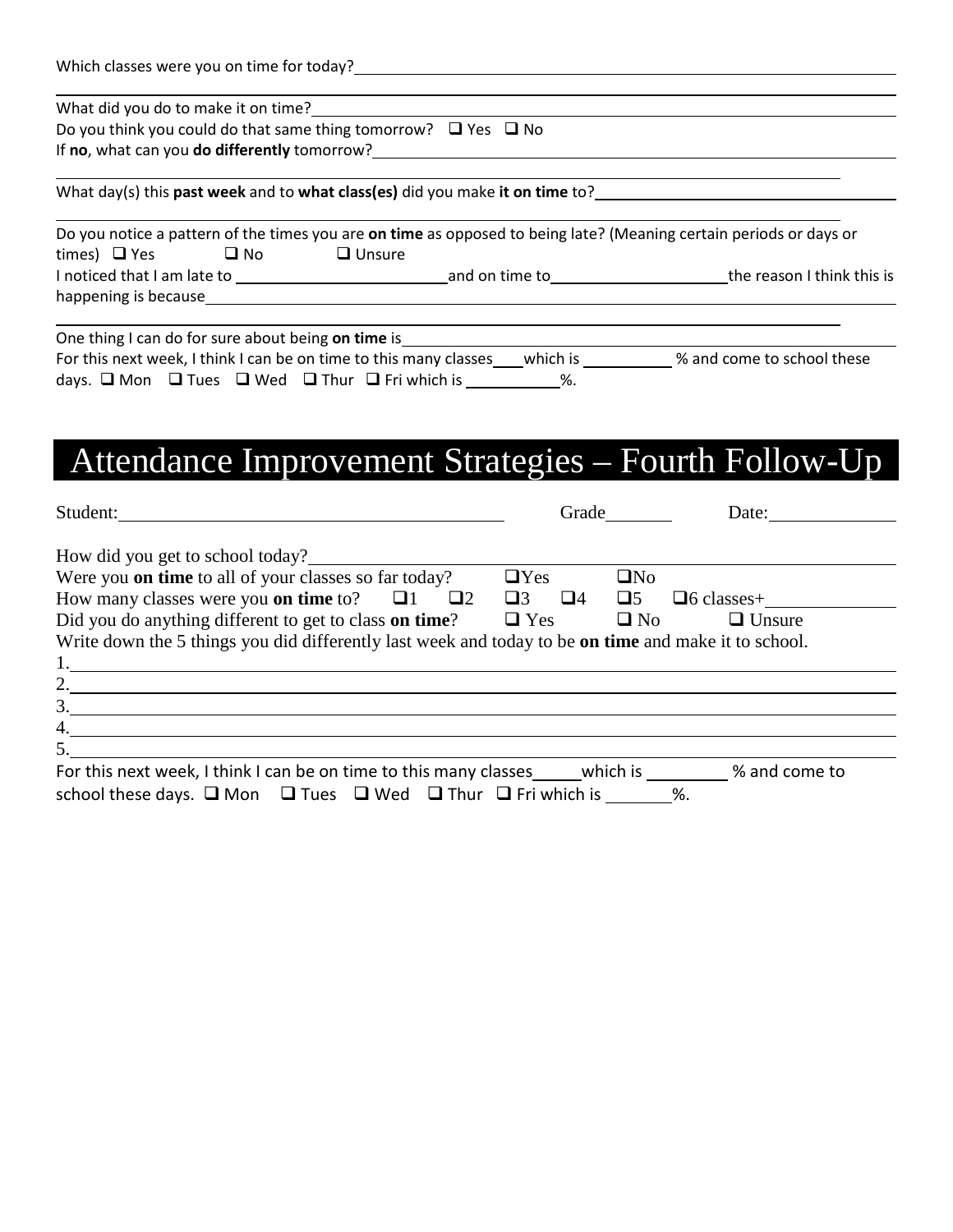# Attendance Improvement Strategies – Maintenance

| Student:                                                                                                                                                                                                                                                                                                                                                                                                                                                                                                   |                                              | Date:                                                                                                |
|------------------------------------------------------------------------------------------------------------------------------------------------------------------------------------------------------------------------------------------------------------------------------------------------------------------------------------------------------------------------------------------------------------------------------------------------------------------------------------------------------------|----------------------------------------------|------------------------------------------------------------------------------------------------------|
|                                                                                                                                                                                                                                                                                                                                                                                                                                                                                                            |                                              |                                                                                                      |
| Now that you have been on time more often what are some things you have noticed about your classes and<br>grades?                                                                                                                                                                                                                                                                                                                                                                                          |                                              |                                                                                                      |
| $\Box$ Classes are Easier $\Box$ Understand the Material $\Box$ Feel less Overwhelmed $\Box$ Keeping up w/Homework<br>$\Box$ Enjoy School More $\Box$ Feel More Hopeful $\Box$ Grades are <b>Higher</b> $\Box$ Other<br>What are some things you noticed about your relationship with your teachers?<br>$\Box$ Getting along better $\Box$ They are more helpful $\Box$ They want me to succeed $\Box$ Other<br>Want do you want your teachers to continue noticing about when you come to school on time? |                                              |                                                                                                      |
| Has anyone else noticed you coming to school more often like friends, family, etc? What are they saying?                                                                                                                                                                                                                                                                                                                                                                                                   |                                              |                                                                                                      |
| How does that make you feel? $\Box$ Surprised $\Box$ Happy $\Box$ Excited $\Box$ Other:                                                                                                                                                                                                                                                                                                                                                                                                                    |                                              |                                                                                                      |
| <b>Summary:</b><br>Starting percentage of being on time:<br>Here are the top 5 strategies that you used to be on time<br>that worked:<br>2. $\overline{\phantom{a}}$<br>3.<br>$5.$ $\overline{\phantom{a}}$<br>Comments, Observations, & Feedback: Marian March 2014 (1997)                                                                                                                                                                                                                                | Ending percentage:<br>get to school on time: | Here are your Favorite 5 people that help you<br>1.<br>2. $\overline{\phantom{a}}$<br>3.<br>4.<br>5. |
|                                                                                                                                                                                                                                                                                                                                                                                                                                                                                                            |                                              |                                                                                                      |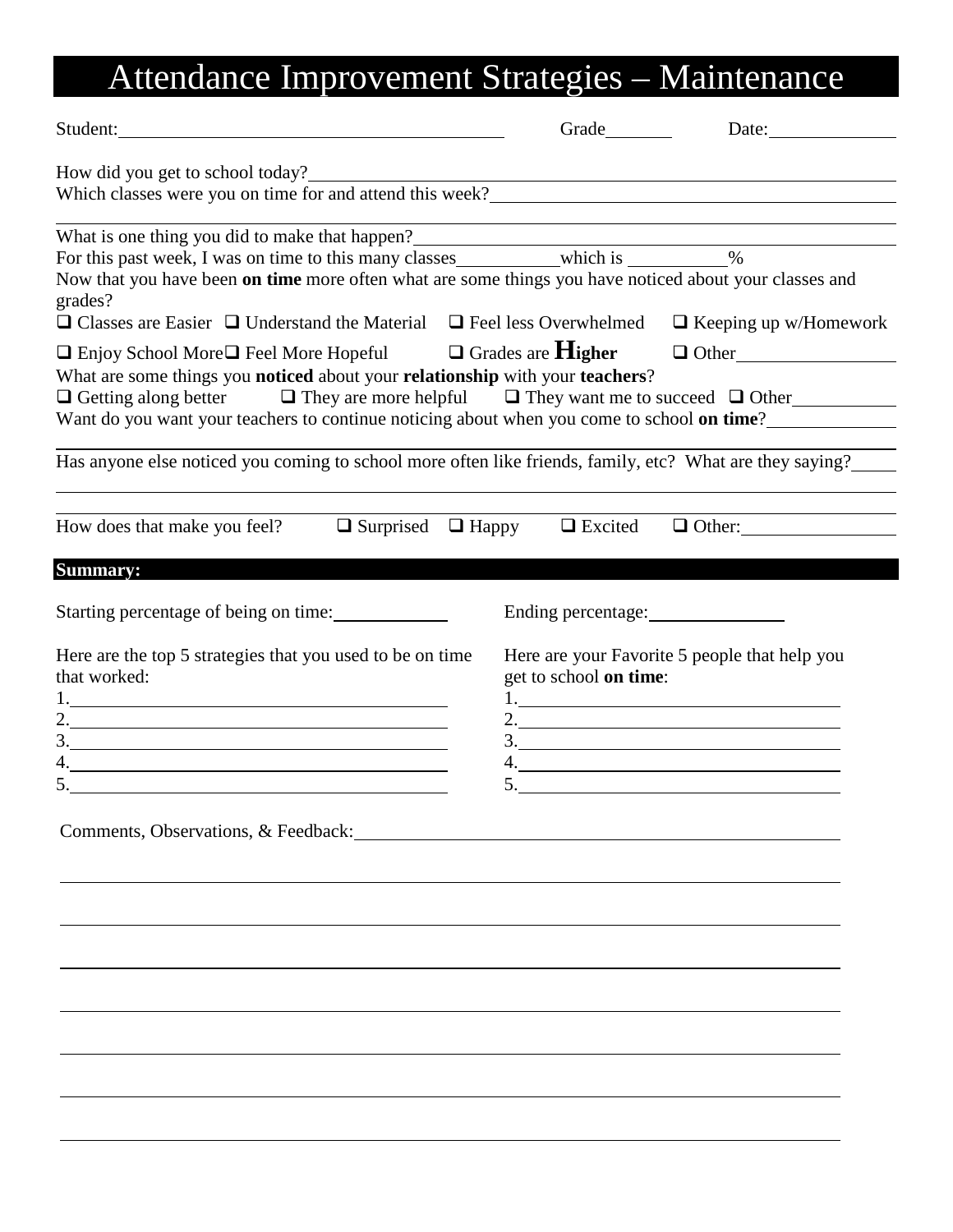|                                                                                                                                                                                                |     | Student's Name: Crade: Crade: Today's Date:                                                                                                                                                                                                                   |
|------------------------------------------------------------------------------------------------------------------------------------------------------------------------------------------------|-----|---------------------------------------------------------------------------------------------------------------------------------------------------------------------------------------------------------------------------------------------------------------|
|                                                                                                                                                                                                |     | What type of Career and/or job do you see yourself doing in 5 years?                                                                                                                                                                                          |
|                                                                                                                                                                                                |     | If you are not sure what type of career you see yourself doing I want you to imagine that when you left my<br>office a miracle happened and all of a sudden you could do anything you wanted. What would that be? Where                                       |
|                                                                                                                                                                                                |     |                                                                                                                                                                                                                                                               |
|                                                                                                                                                                                                |     | How would majoring in that make your life better?                                                                                                                                                                                                             |
| What do your parent(s) what you to major in?<br>What colleges are you considering?<br>2. $\overline{\phantom{a}}$<br>3.<br>What colleges have that major?<br>2. $\overline{\phantom{a}}$<br>3. |     | 5.<br>6.<br>5.<br>6.<br>What is THE Most Important Thing when considering college for you?<br><u>Letting</u> the value of the state of the state of the state of the state of the state of the state of the state of the state of the state of the state of t |
| Extra Curricular activities? Current GPA<br><b>SAT Scores:</b><br>Math:<br>Have you taken challenging courses at RUHS or at a community college? If so which ones?<br>1.<br>2.<br>3.           | CR: | What qualifies you to get into that school? Meaning GPA, SAT Scores, Course Rigor, Community Service,<br>Writing:<br>6.<br>7.                                                                                                                                 |

What type of help do you need to make the college admissions process easier? Circle all that applies to you.

- 1. College applications
- 2. Personal Statements or Essays
- 3. Securing Letters of Recommendation
- 4. Organizing the college application deadlines
- 5. Having someone walk you through the whole process
- 6. Trying to figure out an appropriate major and college
- 7. Learning about Scholarships and Financial Aid
- 8. Having someone help you determine which colleges you could get into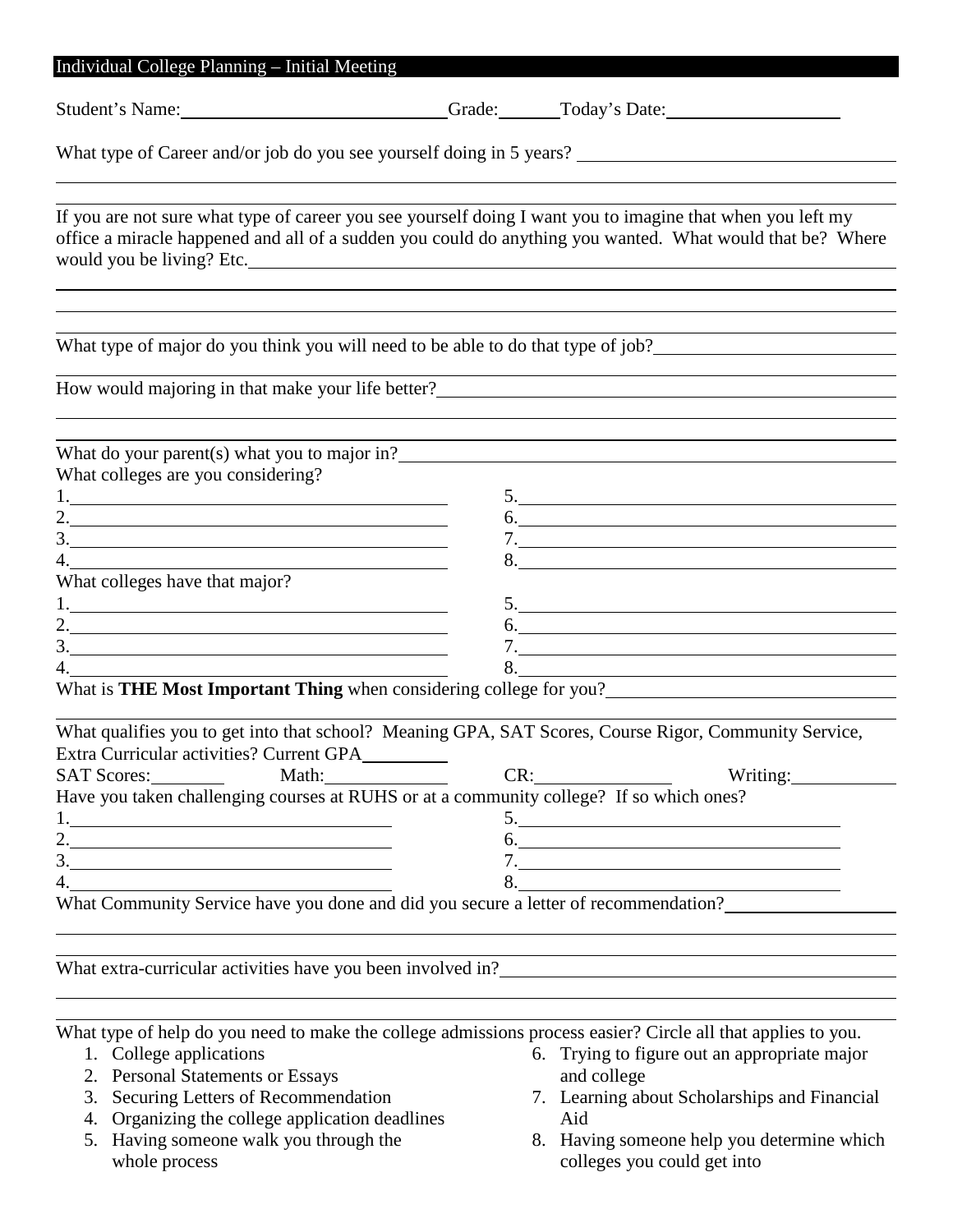# Individual College Planning – *First Follow-up*

| Student's Name:                                                                                                      | Grade:                | Today's Date:                                       |
|----------------------------------------------------------------------------------------------------------------------|-----------------------|-----------------------------------------------------|
| Since the last time we met have you had a chance to narrow down your career choices?                                 |                       |                                                     |
| If yes what are your top three? If no what were the roadblocks to narrowing down your choices?                       |                       |                                                     |
|                                                                                                                      | 2.                    | 3.                                                  |
| Are those jobs <b>In-Demand</b> in the next <b>10</b> years? $\Box$ Yes $\Box$ No $\Box$ Unsure                      |                       |                                                     |
| What type of education is required for the careers you are thinking of?                                              |                       |                                                     |
| $\Box$ OJT $\Box$ Career Technical $\Box$ Associate's Degree $\Box$ Bachelor's Degree +<br>$\Box$ None               |                       |                                                     |
| Have you taken any steps to getting closer to deciding what major you might want? $\Box$ Yes $\Box$ No $\Box$ Unsure |                       |                                                     |
| If the answer is yes what are your top three majors? If the answer is no or unsure what are the roadblocks           |                       |                                                     |
| that are getting in your way? List them below.                                                                       |                       |                                                     |
|                                                                                                                      | 2. $\qquad \qquad 3.$ |                                                     |
| Have you had some time to <b>research</b> the schools that have that major? $\Box$ Yes $\Box$ No                     |                       |                                                     |
| List the top 5 schools that have the major(s) or career technical option you might be interested in?                 |                       |                                                     |
| 1. Location Location                                                                                                 |                       |                                                     |
| 2. $\overline{\phantom{a}}$                                                                                          |                       |                                                     |
| 3.                                                                                                                   |                       | Location <b>Exercise 2</b> Location <b>CONSUMER</b> |
| 4.                                                                                                                   |                       | Location<br><u>Location</u>                         |
|                                                                                                                      |                       |                                                     |
| Here are some online resources you might find helpful:                                                               |                       |                                                     |
| csumentor.org, collegeboard.com, & ucpathways.edu                                                                    |                       |                                                     |
|                                                                                                                      |                       |                                                     |
| Individual College Planning – Second Follow-up                                                                       |                       |                                                     |
|                                                                                                                      |                       |                                                     |

|                              | Student's Name:                                                                                                                                                                                                                                                                                                                                               |  | Today's Date:       |
|------------------------------|---------------------------------------------------------------------------------------------------------------------------------------------------------------------------------------------------------------------------------------------------------------------------------------------------------------------------------------------------------------|--|---------------------|
|                              |                                                                                                                                                                                                                                                                                                                                                               |  |                     |
|                              | What is the application deadline for each college?                                                                                                                                                                                                                                                                                                            |  |                     |
|                              | 1. What type of application do they prefer? $\Box$ Common app $\Box$ Online $\Box$ Paper                                                                                                                                                                                                                                                                      |  |                     |
|                              | 2. What type of application do they prefer? $\Box$ Common app $\Box$ Online $\Box$ Paper                                                                                                                                                                                                                                                                      |  |                     |
|                              | 3. What type of application do they prefer? $\Box$ Common app $\Box$ Online $\Box$ Paper                                                                                                                                                                                                                                                                      |  |                     |
|                              | 4. What type of application do they prefer? $\Box$ Common app $\Box$ Online $\Box$ Paper                                                                                                                                                                                                                                                                      |  |                     |
|                              | 5. What type of application do they prefer? $\Box$ Common app $\Box$ Online $\Box$ Paper                                                                                                                                                                                                                                                                      |  |                     |
|                              | Have you started filling out the application? $\Box$ Yes $\Box$ No                                                                                                                                                                                                                                                                                            |  |                     |
|                              | If yes, how far a long are you? $\Box$ Just Started $\Box$ Half Way There $\Box$ Almost Done                                                                                                                                                                                                                                                                  |  | $\Box$ Totally Done |
| If no, where are you stuck?  | <u> 1980 - Andrea Andrew Maria (h. 1980).</u>                                                                                                                                                                                                                                                                                                                 |  |                     |
|                              | Who is going to write your letters of recommendation?                                                                                                                                                                                                                                                                                                         |  |                     |
| Have you contacted them yet? | $\Box$ Yes $\Box$ No if no, when are you going to contact them by?                                                                                                                                                                                                                                                                                            |  |                     |
|                              | What is one thing you can do today when you leave my office that will get you closer to finishing the college<br><b>admission application</b> and who could you ask for help?<br><u>All the set of the set of the set of the set of the set of the set of the set of the set of the set of the set of the set of the set of the set of the set of the set</u> |  |                     |
|                              |                                                                                                                                                                                                                                                                                                                                                               |  |                     |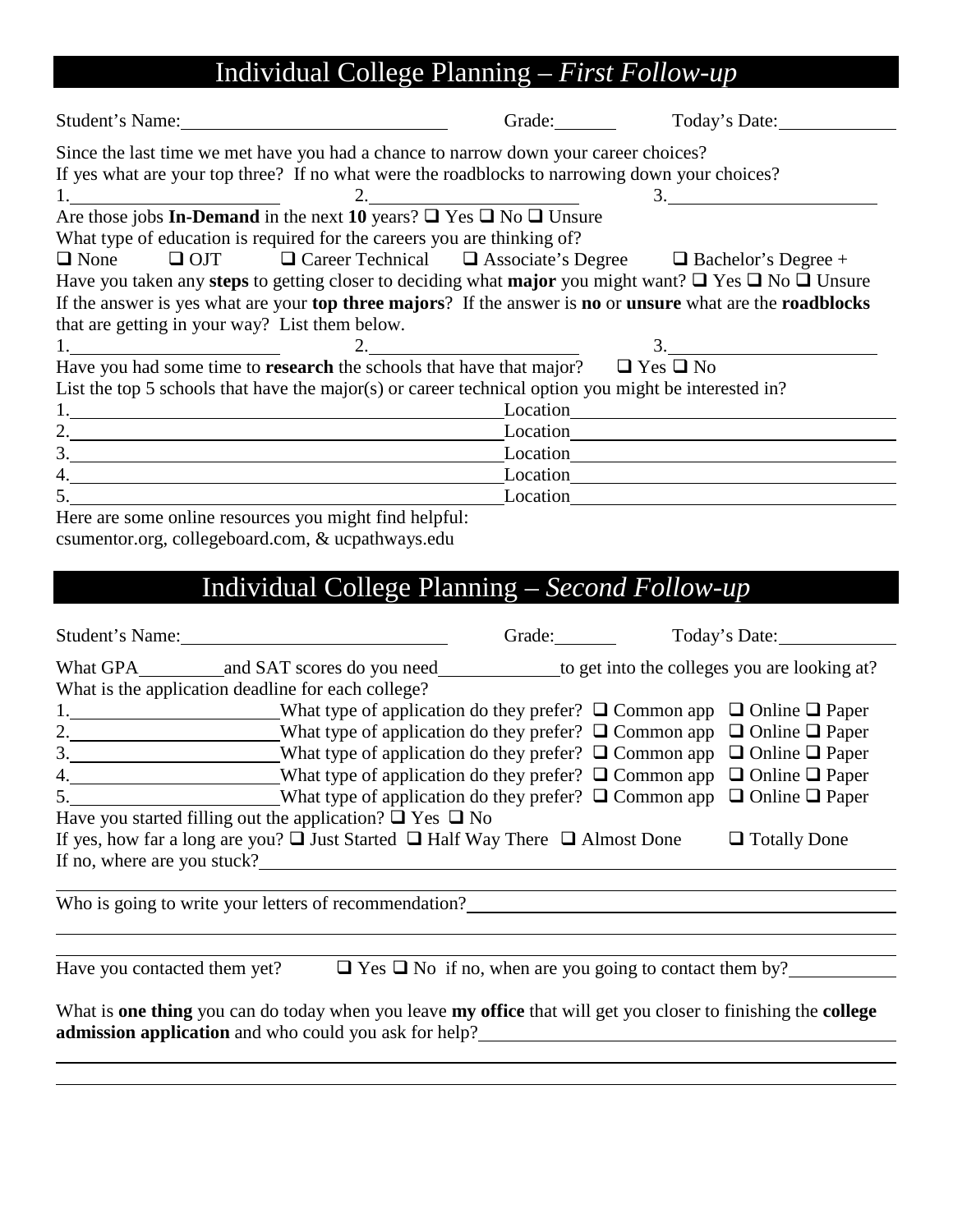## Individual College Planning – *Third Follow-up*

Student's Name: Grade: Grade: Today's Date:

What are three things you did when you left my office that got you closer to finishing your college applications? 1.

2.

3.

How did you get that done?

Did anyone help you? If yes, who and what did they do?

| How far along are you on the applications? $\Box$ Just Started $\Box$ Half Way There $\Box$ Almost Done $\Box$ Totally Done |
|-----------------------------------------------------------------------------------------------------------------------------|
| Are you satisfied with your SAT scores? $\Box$ Yes $\Box$ No If no, when are you going to retake it?                        |
| Have you thought about what you need to do in the following months regarding college applications?                          |
| September                                                                                                                   |
| October                                                                                                                     |
| November                                                                                                                    |
| December                                                                                                                    |
| January                                                                                                                     |
| February                                                                                                                    |

## Individual College Planning – *Fourth Follow-up*

| Student's Name: |  |
|-----------------|--|
|                 |  |

Student's Name of Grade: Today's Date:

What are three things you did when you left my office that got you closer to finishing your college applications?

1.

2.

3.

How did you get that done?

| What tasks have you completed:                                    | Done?                       | <b>Additional Resources Needed:</b> |
|-------------------------------------------------------------------|-----------------------------|-------------------------------------|
| $\Box$ Narrowed down my major                                     |                             |                                     |
| $\Box$ Narrowed down my college choices                           | ⊔                           |                                     |
| $\Box$ Ordered an Official Transcripts through our Recorder       |                             |                                     |
| $\Box$ Registered for the NCAA eligibility center                 | $\mathcal{L}_{\mathcal{A}}$ |                                     |
| $\Box$ Filled all the sections of the college applications        |                             | http://csumentor.com/               |
| $\Box$ Completed the personal statements/essays                   |                             |                                     |
| $\Box$ Retook or took and/or registered for the SATI, II or ACT   |                             |                                     |
| $\Box$ Secured someone to write a strong letter of recommendation |                             |                                     |
| $\Box$ Submitted Secondary School/Mid reports to your counselor   |                             |                                     |
| What do you have left to do?                                      |                             |                                     |

What is your plan to get it done and who will you ask for help?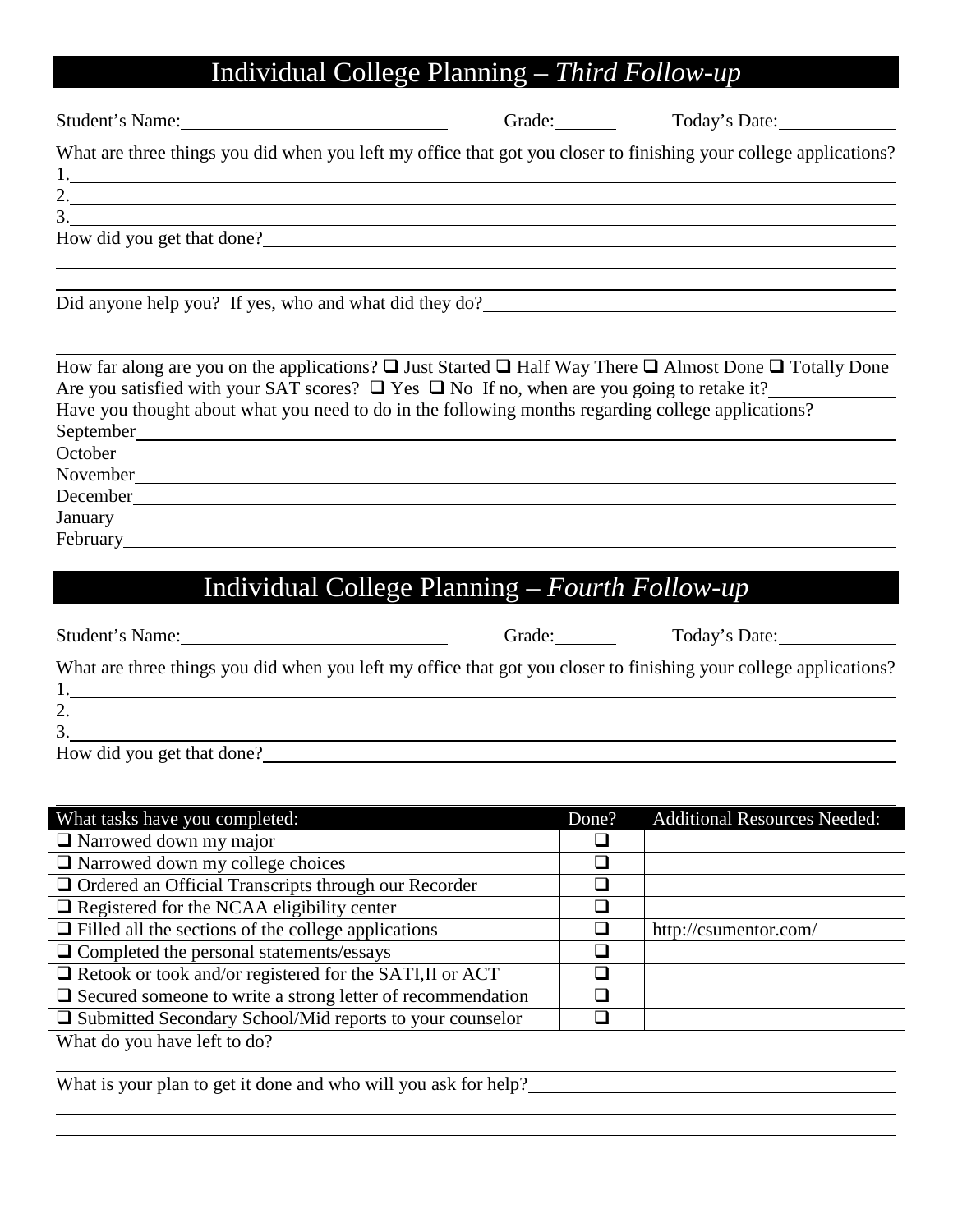## Individual College Planning – *Fifth Follow-up*

| Student's Name:                                                                       |      | Grade: | Today's Date: |
|---------------------------------------------------------------------------------------|------|--------|---------------|
| Did you complete any tasks from last meeting?<br>If yes, which ones did you complete? | Yes. | No.    |               |
|                                                                                       |      |        |               |

Have you completed all of the applications? Yes No Have just a few more things to finish What do you think you need help with?

| Are you aware of the deadlines for each school? | Yes                | N <sub>o</sub> | Unsure |                                               |
|-------------------------------------------------|--------------------|----------------|--------|-----------------------------------------------|
| Schools you are applying to                     | Deadline to submit |                |        | How complete is your application?             |
|                                                 |                    |                |        | $\Box$ Somewhat $\Box$ Very $\Box$ Not at all |
|                                                 |                    |                |        | $\Box$ Somewhat $\Box$ Very $\Box$ Not at all |
|                                                 |                    |                |        | $\Box$ Somewhat $\Box$ Very $\Box$ Not at all |
|                                                 |                    |                |        | $\Box$ Somewhat $\Box$ Very $\Box$ Not at all |
|                                                 |                    |                |        | $\Box$ Somewhat $\Box$ Very $\Box$ Not at all |
|                                                 |                    |                |        | $\Box$ Somewhat $\Box$ Very $\Box$ Not at all |
|                                                 |                    |                |        | $\Box$ Somewhat $\Box$ Very $\Box$ Not at all |
| What do rear hyper about those solves $\Omega$  |                    |                |        |                                               |

What do you know about these schools?

| Do you think they are a good fit for your personality, character, things you like, etc?             |  |  |  | Yes No Unsure |
|-----------------------------------------------------------------------------------------------------|--|--|--|---------------|
| Have you visited the colleges you are thinking of? Yes No If no, when are you planning on visiting? |  |  |  |               |

## Individual College Planning – *Sixth Follow-up*

| Student's Name:                               | Grade: | Today's Date:                       |
|-----------------------------------------------|--------|-------------------------------------|
| Did you complete any tasks from last meeting? |        | Yes No If no, what got in your way? |

### **Reminders:**

- 1) Your college applications need to be in the final completion and editing phases. Please look over the applications with an adult and edit your personal essays.
- 2) Do you still need to take the SAT exam? Yes No
- 3) Have you registered through collegeboard.com or ACT through ACT.org? Yes No
- 4) Make sure to check your applications one more time to ensure that things are correct and you did not leave any important information out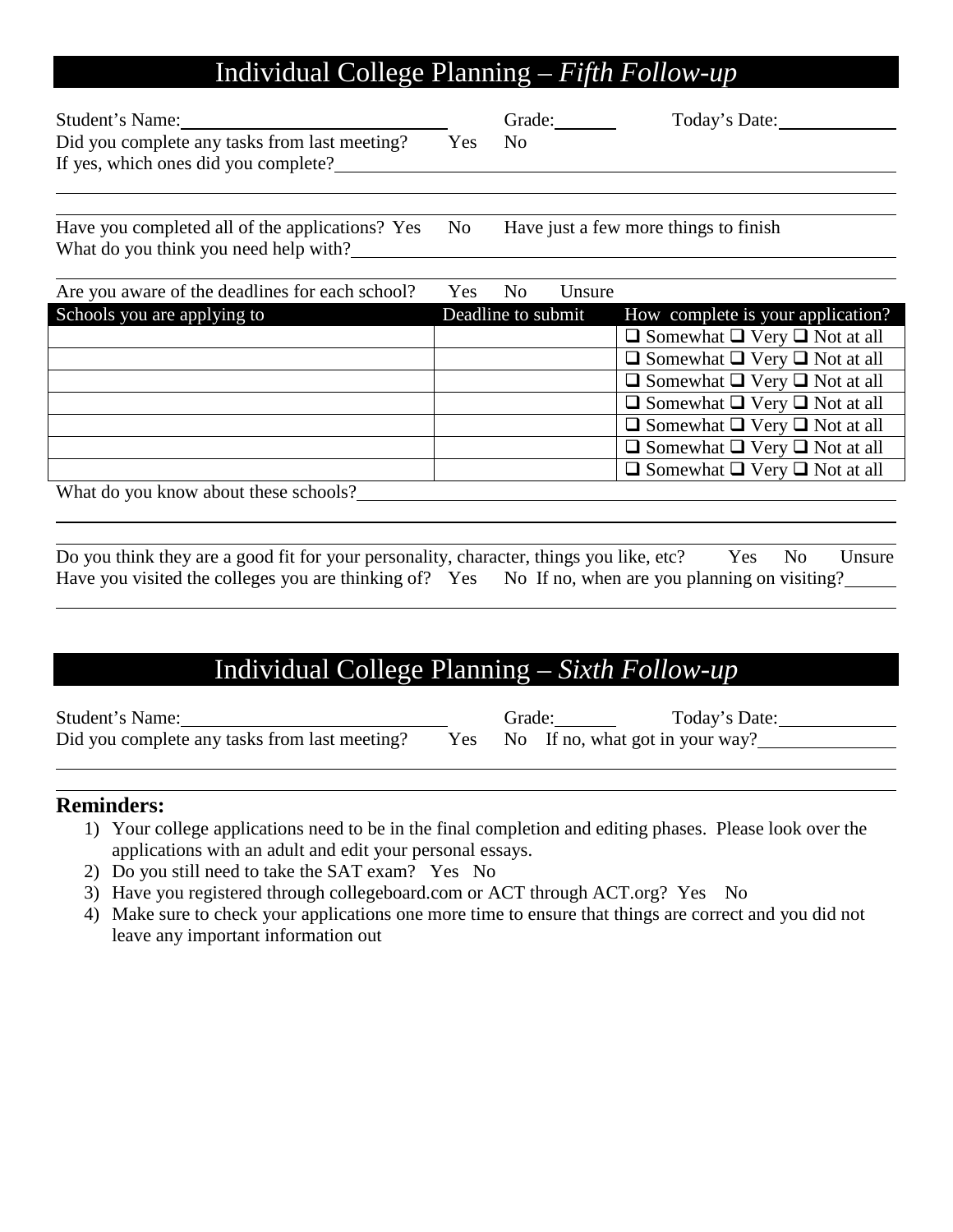## Individual College Planning – *Seventh Follow-up*

Student's Name: Grade: Today's Date: Today's Date: Today's Date: Today's Date: Did you complete any tasks from last meeting? Yes No If no, what got in your way? Did you complete any tasks from last meeting? Yes

Have you completed your Scholarship folder for Mrs. Rodriguez in the career center? Yes No **Reminders:**

- 5) Do well in all your classes remember "C's" or higher
- 6) Remember to get your parents' Tax info and apply for financial aid
- 7) Complete Mid Year Report
- 8) Be aware of other college deadlines and get those applications in.

### **Important Dates to Remember:**

- $\bullet$  UC/CSU deadlines are November 30<sup>th</sup> applications need to be submitted by this date
- Financial Aid Applications March  $2 -$  the sooner the better
- Acceptance to universities usually by May 1
- Returning your Financial Aid information to the colleges usually by May 1
- Final transcripts sent out to the colleges usually July  $15<sup>th</sup>$  Joy Scarcliff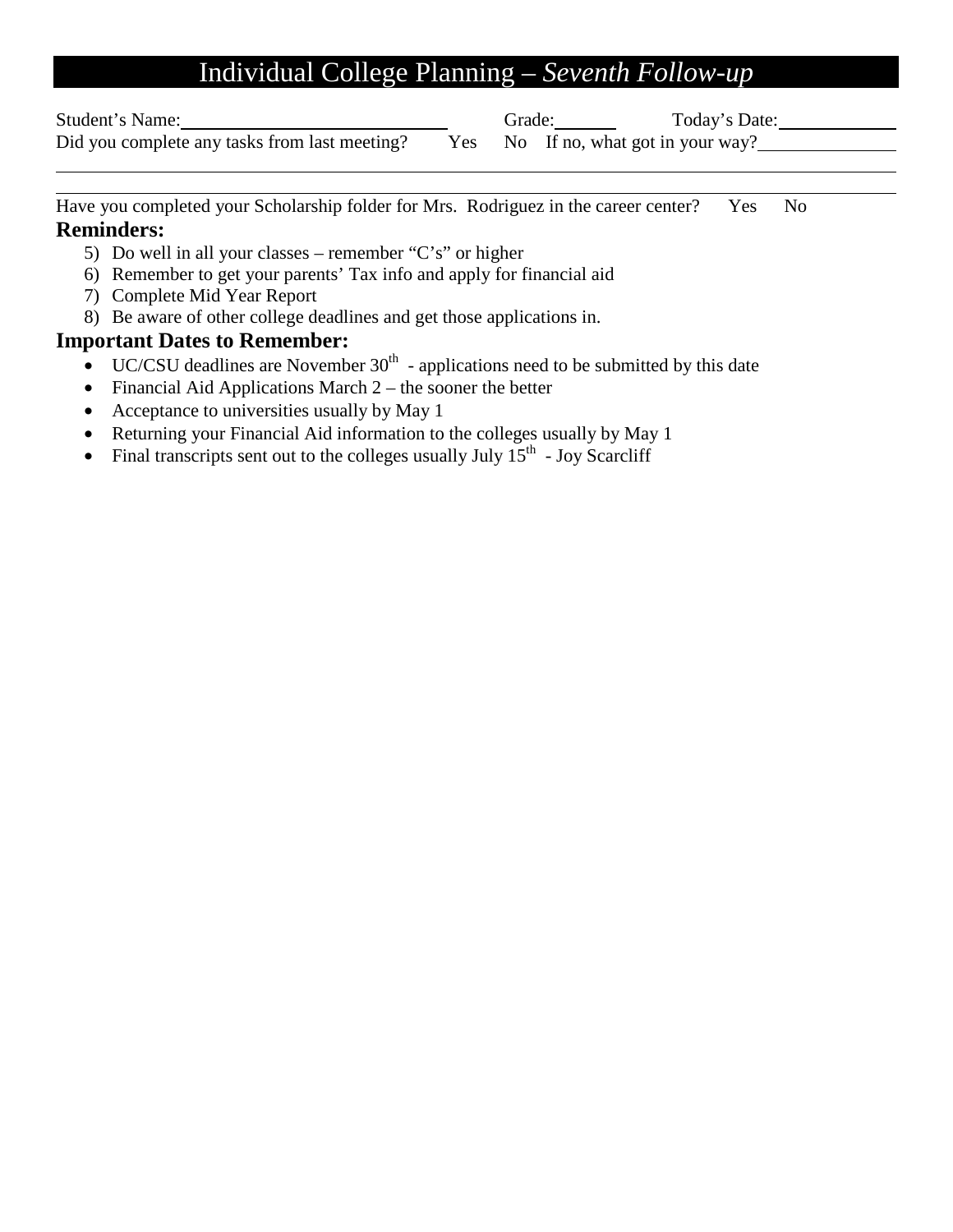## *Teacher Solution Strategies – Initial Meeting*

Your insights in answering these questions will guide my interventions when I meet with the student.

| Teacher: | Class                                                                                                      | Today's Date:                           |
|----------|------------------------------------------------------------------------------------------------------------|-----------------------------------------|
| Student: | Current % in your class:                                                                                   | grade equivalent is $A \ B \ C \ D \ F$ |
|          | What <b>Problem</b> (s) do you think gets in the way of the student being <b>Successful</b> in your class? |                                         |
|          |                                                                                                            |                                         |

What would you like the student to do **Instead**?

On a scale of **0** to **10**, where **0** is the **Problem** is gone and **10** is the **Problem** is the most **Intense** – where would you say the student is on that scale today?  $0 \t 1 \t 2 \t 3 \t 4 \t 5 \t 6 \t 7 \t 8 \t 9 \t 10$ If the **Counselor Magically** fixed the student what would be the first thing you would **Notice** when he/she returned to your classroom that would let you know that a **Miracle** happened?

**What else** would you **notice** the student **doing differently**?

When was the **last time** (**today**, **last class meeting**, **last week**, **last quarter**) the student did what you would like him/her to do even if it was for a **couple** of **minutes**? What would the student say **you did** to help him/her be **Successful** for those couple of minutes, hours, days, weeks, etc.?

## *Teacher Solution Strategies – First Follow-up*

| Your insights in answering these questions will guide my interventions when I meet with the student. |                                                                                                                                                                                                                                                                                                                                                       |
|------------------------------------------------------------------------------------------------------|-------------------------------------------------------------------------------------------------------------------------------------------------------------------------------------------------------------------------------------------------------------------------------------------------------------------------------------------------------|
|                                                                                                      |                                                                                                                                                                                                                                                                                                                                                       |
|                                                                                                      | Student: Current % in your class: _________, grade equivalent is A B C D F                                                                                                                                                                                                                                                                            |
|                                                                                                      | What's Different or Better since the last time we met regarding progress in your                                                                                                                                                                                                                                                                      |
|                                                                                                      |                                                                                                                                                                                                                                                                                                                                                       |
|                                                                                                      | <b>Doing Differently</b> to be successful in your class?                                                                                                                                                                                                                                                                                              |
|                                                                                                      | Of the things you have Noticed <b>Dollary Dollary</b> Doing Differently, which One thing do you think has had                                                                                                                                                                                                                                         |
|                                                                                                      | the biggest impact on Success in your class?                                                                                                                                                                                                                                                                                                          |
|                                                                                                      | What have you <b>Continued</b> to try or <b>Done Differently</b> for<br>that you believe has made a                                                                                                                                                                                                                                                   |
|                                                                                                      |                                                                                                                                                                                                                                                                                                                                                       |
|                                                                                                      | Teacher: Class Class Today's Date:<br>What have you <b>Noticed</b> <u>example and the set of the set of the set of the set of the set of the set of the set of the set of the set of the set of the set of the set of the set of the set of the set of the set of the set o</u><br><b>Difference</b> in Success in your class since our last meeting? |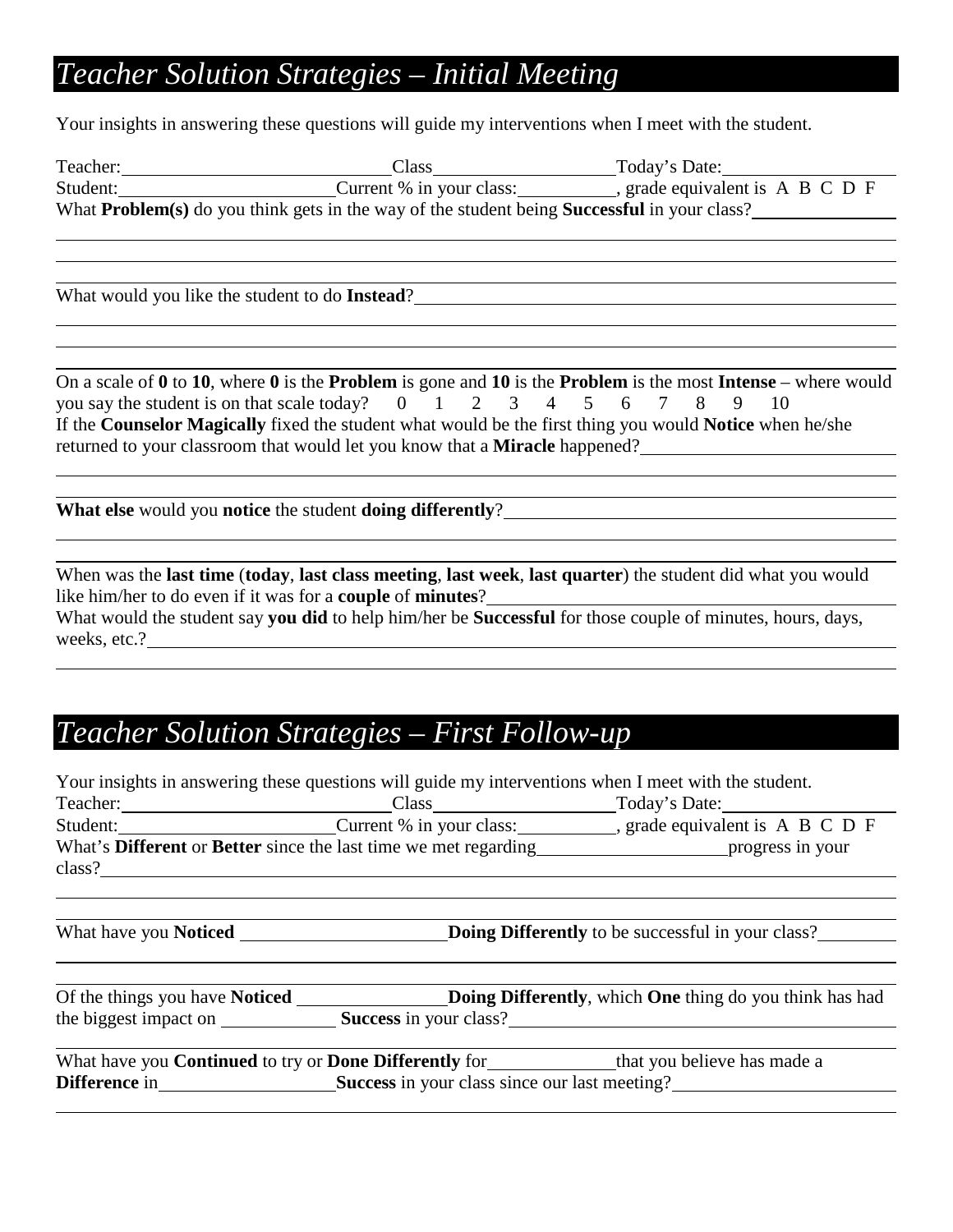# *Teacher Solution Strategies – Second Follow-up*

Your insights in answering these questions will guide my interventions when I meet with the student.

|          |                                                                                                             | Teacher: Class Class Today's Date:                                                              |
|----------|-------------------------------------------------------------------------------------------------------------|-------------------------------------------------------------------------------------------------|
|          |                                                                                                             | Student: Current % in your class: _________, grade equivalent is A B C D F                      |
|          | What's <b>Different</b> or <b>Better</b> since the last time we met regarding<br>progress in your<br>class? |                                                                                                 |
|          |                                                                                                             |                                                                                                 |
|          |                                                                                                             | What is your plan, in case the old problems come back, to address possible obstacles to success |
|          |                                                                                                             | What help do you think ___________________ will request from you to keep the successes going?   |
|          | <b>Teacher Solution Strategies - Maintenance</b>                                                            |                                                                                                 |
|          | Your insights in answering these questions will guide my interventions when I meet with the student.        |                                                                                                 |
| Teacher: | Class                                                                                                       | Today's Date:                                                                                   |

| Student: Current % in your class: __________, grade equivalent is A B C D F                                                                                                                                                                              |  |
|----------------------------------------------------------------------------------------------------------------------------------------------------------------------------------------------------------------------------------------------------------|--|
| What three things do you think have contributed the most to______________________success in your classroom?___                                                                                                                                           |  |
|                                                                                                                                                                                                                                                          |  |
| is he/she on that scale today? $0 \t 1 \t 2 \t 3 \t 4 \t 5 \t 6 \t 7 \t 8 \t 9 \t 10$ (Remember 0 is problem free)<br>When will you know and what will be the first sign that you no longer need to meet with me regarding your<br>concerns regarding 2. |  |
| Comments, observations & feedback:                                                                                                                                                                                                                       |  |